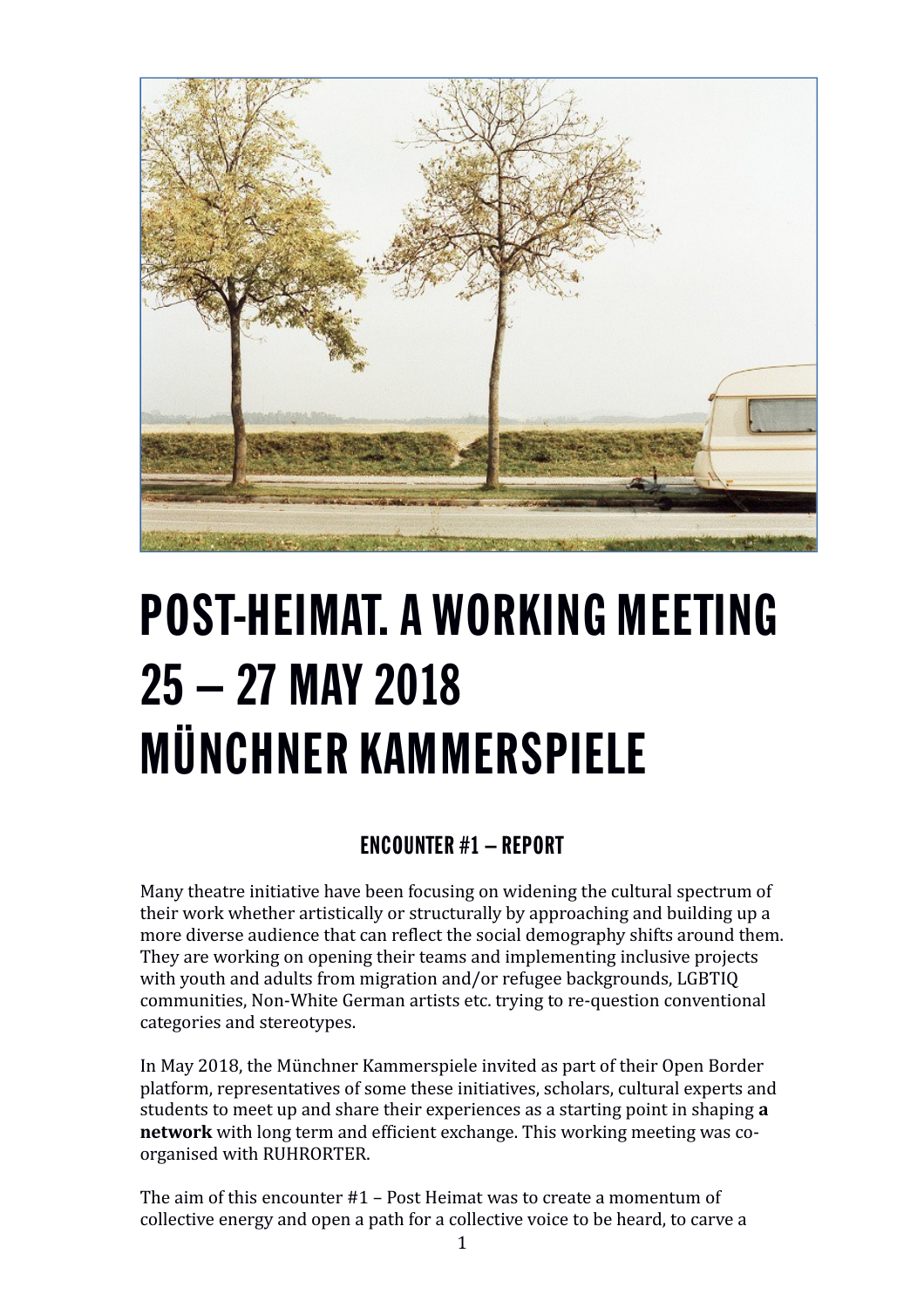space for on-going discussions on current needs and trends in regard to diversity in theatre structures (institutions or endeavors), ways of responding to them, differences and common grounds, working conditions and how to ameliorate them etc.

ENCOUNTER #1 – one of a series to come – looked at the different operational models at work and envisioned how to strengthen the capacity of such initiatives in order to inscribe them within broader theatre policies. The networking between peers (researchers, experts, producers, cultural managers, etc.) has the wish to advocate for a sustainable support for such projects, to mutualize the efforts, for a better visibility and assessment of the impacts, in order to continue and grow.

ENCOUNTER #1 included 4 main activities:

- A presentation session
- A symposium with scholars and researchers working on the topic of theatre and migration
- An outdoor performance "Miunikh-Damaskus"
- Two closed working sessions

# 1. PRESENTATION

On 25th of May 2018, the participants presented their initiatives and their projects. The idea was to focus on one successful project and to then pinpoint burning issues they are facing in regard to inclusiveness and diversity. The 6 different theatre (groups) initiatives were:

- **boat people projekt** (Göttingen) [www.boatpeopleprojekt.de](http://www.boatpeopleprojekt.de/)

- **HAJUSOM** (Hamburg) [www.hajusom.de](http://www.hajusom.de/)

- **THE EXILE ENSEMBLE** – Maxim Gorki Theatre (Berlin) <https://gorki.de/en/exile-ensemble>

- **RUHRORTER** (Mülheim) [www.ruhrorter.com](http://www.ruhrorter.com/)

- **COLLECTIVE MA'LOUBA** – Theater a.d. Ruhr (Mülheim) <https://www.facebook.com/CollectiveMalouba/>

- **OPEN BORDER** – Münchner Kammerspiele [https://www.muenchner-kammerspiele.de/en/open-border/open-border](https://www.muenchner-kammerspiele.de/en/open-border/open-border-ensemble)[ensemble](https://www.muenchner-kammerspiele.de/en/open-border/open-border-ensemble)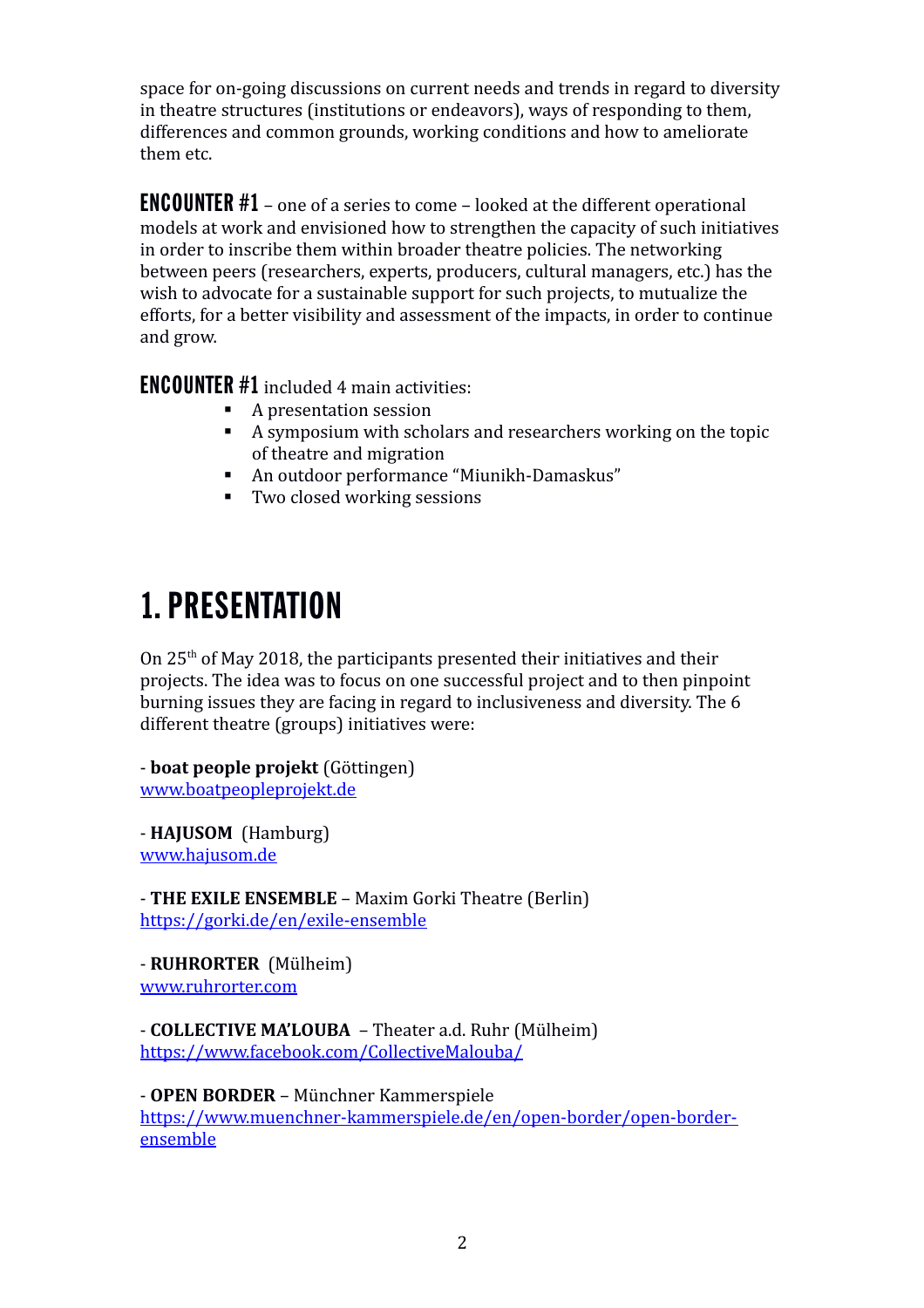Some questions raised:

- How to deal with language on stage?
- How to avoid exoticism, misery porn and labeling when working with people from a migration background?
- How to approach people so they don't feel culturally offended?
- How does the audience receive works with unfamiliar aesthetics?
- How to support the sustainability of process-oriented long term projects?
- How to translate without loosing meaning?

Some challenges mentioned:

- Inter-cultural codes
- The language barriers
- Audience reception
- Instrumentalization, frustration, isolation, and disappointment of the people you are working with.
- Censorship when telling a story that is too political
- Cutting funds
- Self-employment
- Rethinking the names of the groups within the changing contexts

*Please find a contact list attached to this report.*

# 2. POST HEIMAT. A SYMPOSIUM

On the  $26<sup>th</sup>$  of May 2018, a public symposium with scholars and researchers took place in Kammer 3. It included two panels:

"*Witnessing Transitions*" with Christopher Balme, Özlem Canyürek, Julian Warner moderated by Jonas Tinius.



The panelists discussed transitions/ transformations and shared observations about the changing landscape and scholarship on theatre and migration, cultural policies and funding structures as well as research on specific reflections on discrimination. Have new aesthetics emerged (applied theatre, etc.) regarding such projects, and what are their benefits or pitfalls? Do these more recent developments differ from previous eras in which migration played a role in German society? And in what sense do we think theatre develops counter or alternative imaginations to ideas of Heimat and belonging?

"*Possible Futures*" with Ruba Totah, Nora Haakh, Gin Müller moderated by Krystel Khoury.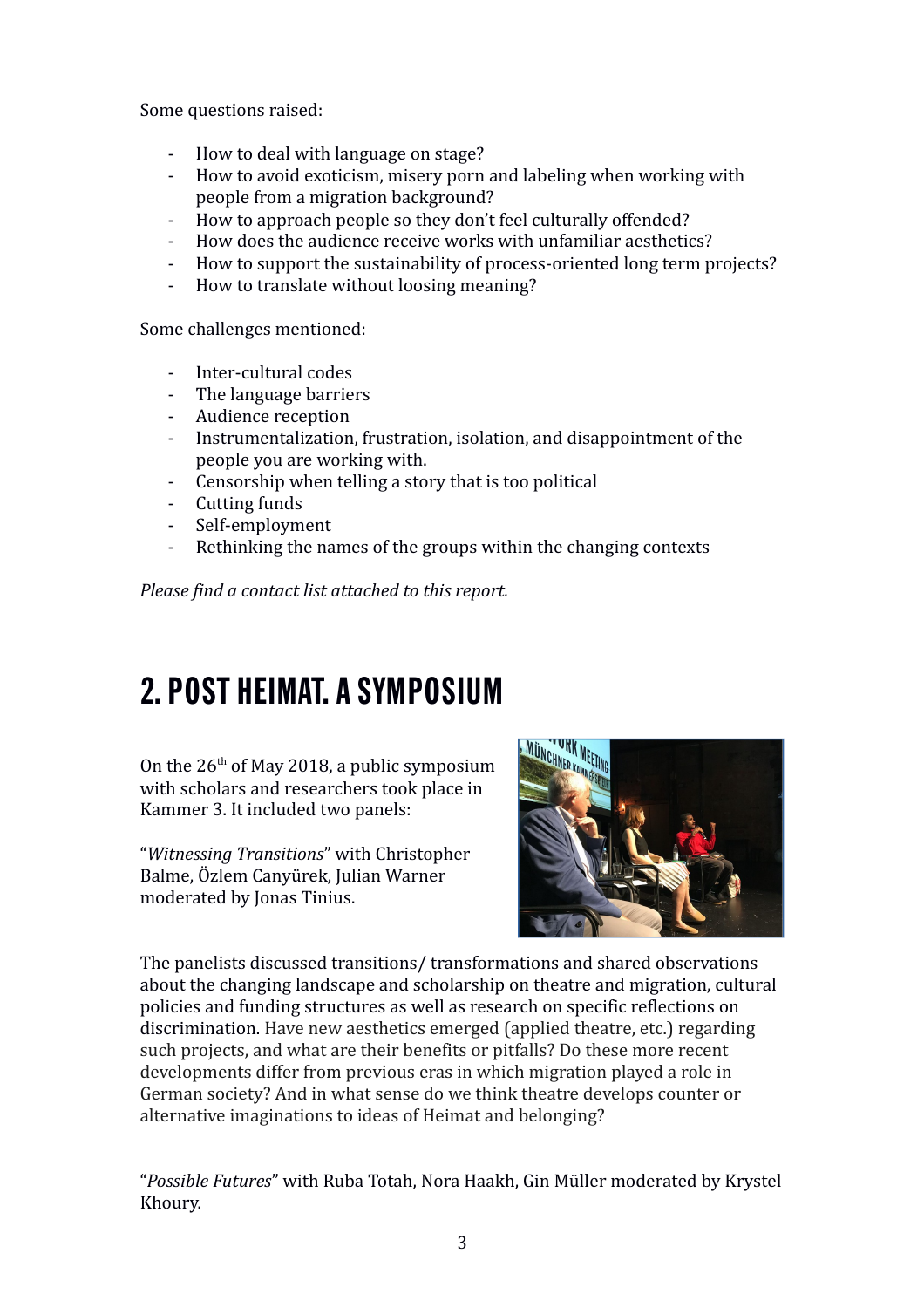

The panelists raised the question of how can we create narratives that can reflect our realities today in term of diversity and inclusion in order to build up mutual ethical exchange and let spaces of encounters emerge. How can theatre be on a practical level, a tool for such processes to be triggered and what are the social and institutional challenges faced?

*Please find the biographies of the panelists attached to this report.*

# 3. MIUNIKH – DAMASKUS (GESCHICHTEN EINER STADT)

by Jessica Glause and The Open Border Ensemble

On Saturday  $26<sup>th</sup>$  of May, the participants were invited to attend "Miunikh-Damaskus". This outdoor performance is the first production with the Open Border Ensemble inviting Syrian actors to The Münchner Kammerspiele. A feedback session gathering production and artistic managers involved in the project was organized afterwards with the aim to discuss and analyze with the participants how they perceived such a theatrical work. The concept behind it as well as its production challenges were also shared.



For more information about Miunikh-Damaskus, please check: *<https://www.muenchner-kammerspiele.de/en/staging/miunikh-damascus>*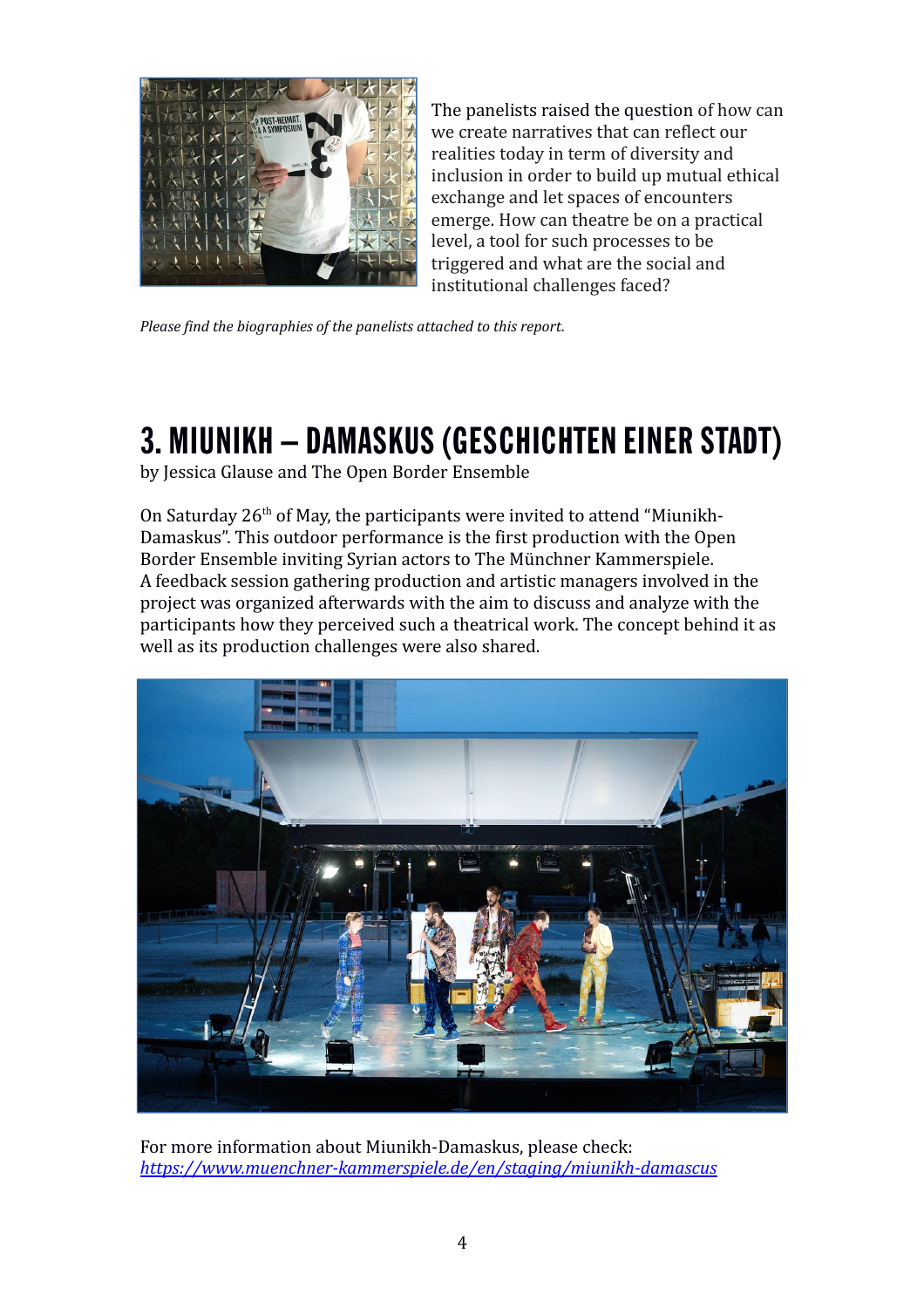# 4. WORKING GROUPS

On  $26<sup>th</sup>$  and  $27<sup>th</sup>$  of May 2018, working groups gathered to brainstorm about two general topics:

# A.) CULTURAL POLCIES / FUNDS

#### **Claims - Issues – Needs**

- Towards diversity and movement  $\rightarrow$  expanding the scope
- Share more pool resources, know-how, information
- Develop strategic partnerships
- Establishing/ hiring diversity agents  $\rightarrow$  how to change a policy of an institution not only one person.
- Discussing the jury quotas
- Critical debate on Funding projects  $\rightarrow$  BKS for funding the process, training, researchers, how to discuss with them in terms of "diversity programs"
- Expand discussion/ critique of artistic quality/ criteria/ assessments  $\rightarrow$ Artistic work v/s non artistic quality - Which criteria? Critical feedbacks on the conventional artistic criteria of assessment.
- Claim space for Critical Centre for Cultural Policies.

### B.) AESTHETICAL PRACTICE / ARTISTIC APPROACH

#### **Emerging topics**

Collaboration / Co Production

How to generate diversity and inclusiveness in artistic projects? Increasing collaborations and co productions.

Creating teams who define their work in a constellation.

Being aware of the power relationships between the people who are getting the funding and the hosted people engaged in the creative process.

#### *Translation*

- How to communicate when we don't speak the same language – words and aesthetics?

Translation is not only a tool but also a way to transmit a work and an idea. The production / funding needs to consider the translator as a necessity, holding a key position in the process. The creative process becomes a laboratory of communication and understanding of concepts that are being brought up and lived differently.

#### *Time*

Temporality shapes the aesthetics of the projects. In theatre institutions, productions already suffer from short working periods. Teams are under pressure and the work is oriented towards Premieres. The short length time production, becomes even more problematic when the aim through the creative process is to generate the intercultural group's own aesthetics.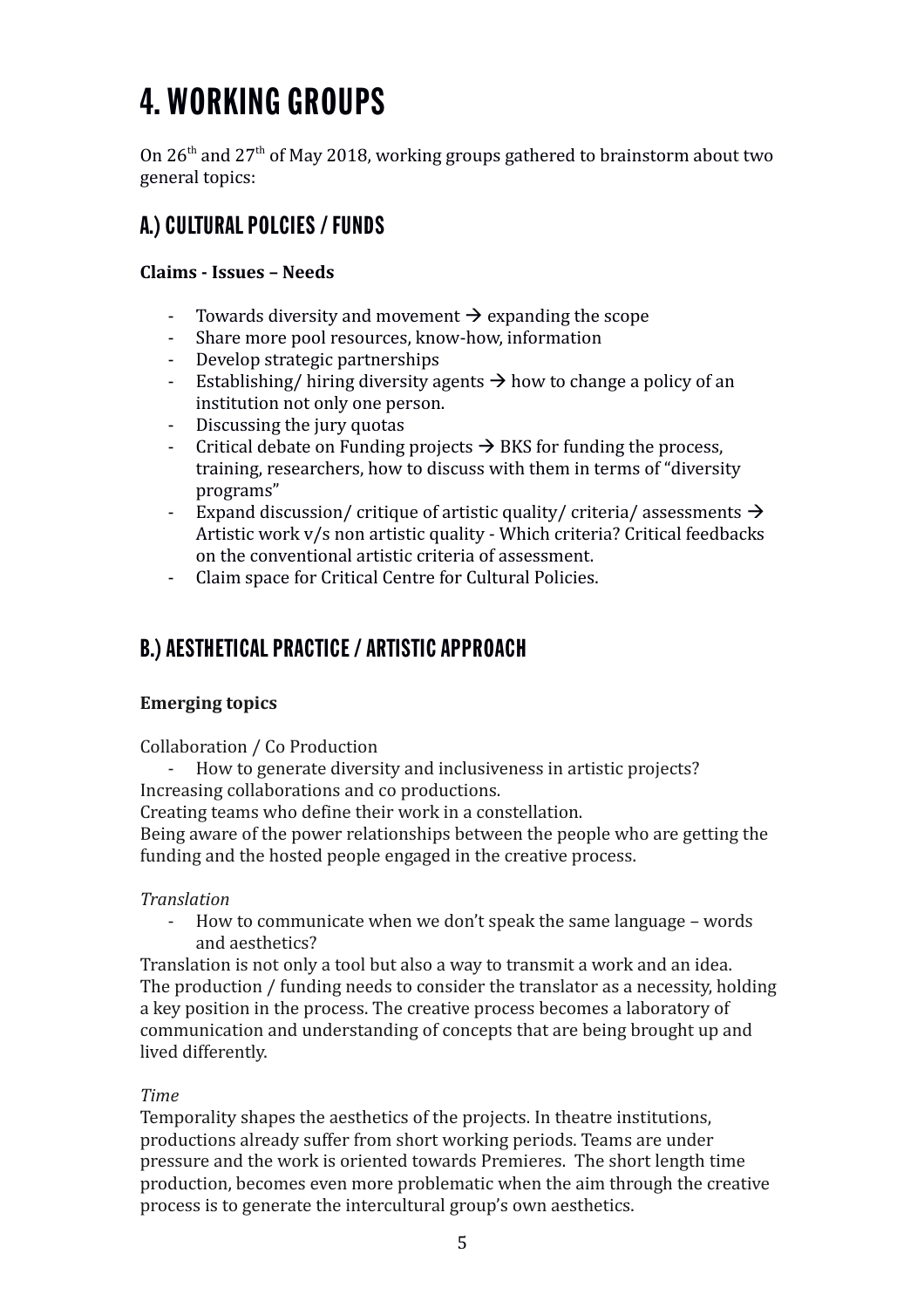#### *Canon /Stories*

- How can we find new tools to not reproduce the same stories, ideas and problems? How to trigger a "shift in aesthetics"?
- What canons are we aware of? How can we translate stories that have existed in the canon much earlier? What are the stories of other migrants that are not heard?

What we are mostly witnessing on stage are biographical stories/trauma or specific novels and plays with themes of war, nation, state, racism, migration and ideology. We need to find the common interests to go beyond the labeling and cultural confinement.

#### *Audience Development*

- How to think of the audience within such a process? What are the habits of the audience and how to bring in new habits?
- How do a German audience receive such works?
- How to approach the communities opposing the idea of diversity?

#### **Suggestions**

- Creative aesthetics need continuity and time. We feel the urge to advocate for longer term artistic collaboration. One can imagine adding an "Anbahnungsphase"/ Building Up Phase – before starting the work in order for the people involved to get familiar with each other. It can be a workshop (2 weeks) or double the time of production. A larger awareness from the cultural sector that these kind of collaborations can not be worked on in only 6 weeks is needed.
- Hold a specific position in the team for an artistic mediator/producer.
- Hold a specific position in the team for a translator. The translator should ideally be an unbiased mediator between director team and actors with knowledge of theater and performance production. Both these positions need to be included in the budget applications as vital and necessary position - Central focus of translation and mediation. Last Minute assessment and "crisis" management is contra productive.
- Develop artistic strategies for language and dealing with translations artistically.
- Search for new stories or old stories or old stories from other world literature, involve literature experts and broader network of intellectuals.

#### **Further issues to be discussed in next Encounter #2**

- Sharing a manifesto/ clear policy demands and getting the support of researchers and cultural policy experts to back up the demands
- Audience Development
- Networking Platform / Website
- Connection between the Free groups and the institutions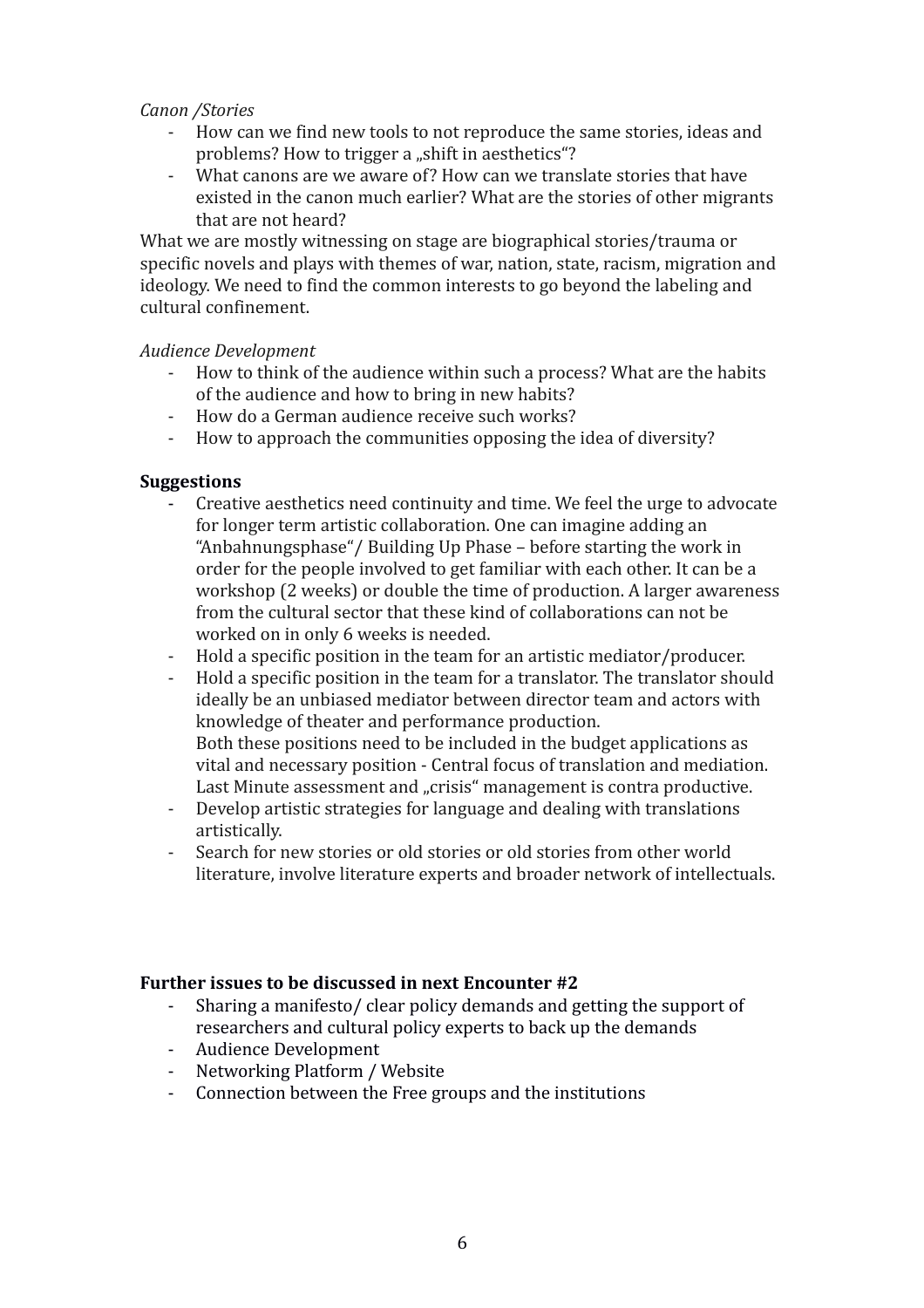### NEXT MEETINGS // ENCOUNTER #2 and #3 (TBC)

- Mülheim an der Ruhr in Nov-Dec 2018.
- Göttingen/Hannover Feb. 2019

### BIOGRAPHIES SYMPOSIUM

CHRISTOPHER BALME currently holds the chair in Theatre Studies at the University of Munich. He was born and educated in New Zealand where he graduated from the University of Otago. He has lived and worked in Germany since 1985 with positions at the universities of Würzburg, Munich and Mainz. He held the chair in theatre studies at the University of Amsterdam and was dean of the Faculty of History and Art at the University of Munich. Christopher Balme is past-president of the German Society for Theatre Research and is president of the [IFTR](https://www.firt-iftr.org/) (International Federation for Theatre Research). He was Senior Editor of Theatre Research International and currently edits the journal Forum Modernes Theater. Recent publications include: *[Decolonizing the Stage:](http://www.theaterwissenschaft.uni-muenchen.de/personen2/professoren-und-privatdozenten/balme/balme_publ1/balme_publ_mono/index.html) Theatrical syncretism and postcolonial drama* (Oxford 1999), *[Pacific Performances:](http://www.theaterwissenschaft.uni-muenchen.de/personen2/professoren-und-privatdozenten/balme/balme_publ1/balme_publ_mono/index.html) Theatricality and Cross-Cultural Encounter in the South Seas* (Palgrave Macmillan 2007) and *[Cambridge Introduction to Theatre Studies](http://www.theaterwissenschaft.uni-muenchen.de/personen2/professoren-und-privatdozenten/balme/balme_publ1/balme_publ_mono/index.html)* (Cambridge 2008). His current research interests focuss on the legacy of modernism in the globalization of the arts; theatre and the public sphere; the relationship between media and performance.

**ÖZLEM CANYÜREK** studied sociology at Istanbul University. She completed her MA at Istanbul Bilgi University on cultural management and cultural policy. She worked as a freelance cultural manager until 2014, designing cultural education projects for socially and economically disadvantaged children and youth. She is currently a PhD student at Hildesheim University, Department of Cultural Policy, examining the intercultural opening of the theatre landscape in Germany. Her research is supported by the PhD programme of the Educational Integration Centre (ZBI): Diversity and Democracy in Immigrant Societies. Her research interests include the transformation of cultural spaces, migration, access to and participation in culture.

NORA HAAKH, born in Southern Germany in 1985, is a researcher, dramaturg, director and graphic recorder based in Berlin. While studying Middle Eastern Studies, Politics and History in Berlin, Paris, Istanbul and Cairo, she started working in theatre, assisting, among others, theatre artists such as Yael Ronen ("Dritte Generation", Schaubühne), Kai Tuchmann ("10 Stories about war", Goethe Institut Iraq) or Nurkan Erpulat/Jens Hillje ("Crazy Blood", Ballhaus Naunynstraße). From 2012 to 2015 she worked as a dramaturg at Berlin's postmigrant theatre Ballhaus Naunynstraße mainly on New Writing, devised plays, documentary theatre and international festivals. As a director herself, she has staged texts by Mohammad Al-Attar and Wasim Ghrioui. Nora Haakh is currently pursuing a phd on Arabic Theatre on the way to and in Germany at BGSMCS, Freie Universität Berlin.

KRYSTEL KHOURY, born in Beirut in 1983, is a cultural manager and anthropologist. Trained first as a dancer, she majored in performing arts theories and holds a PhD degree in Anthropology of dance and intercultural dynamics (Auvergne University,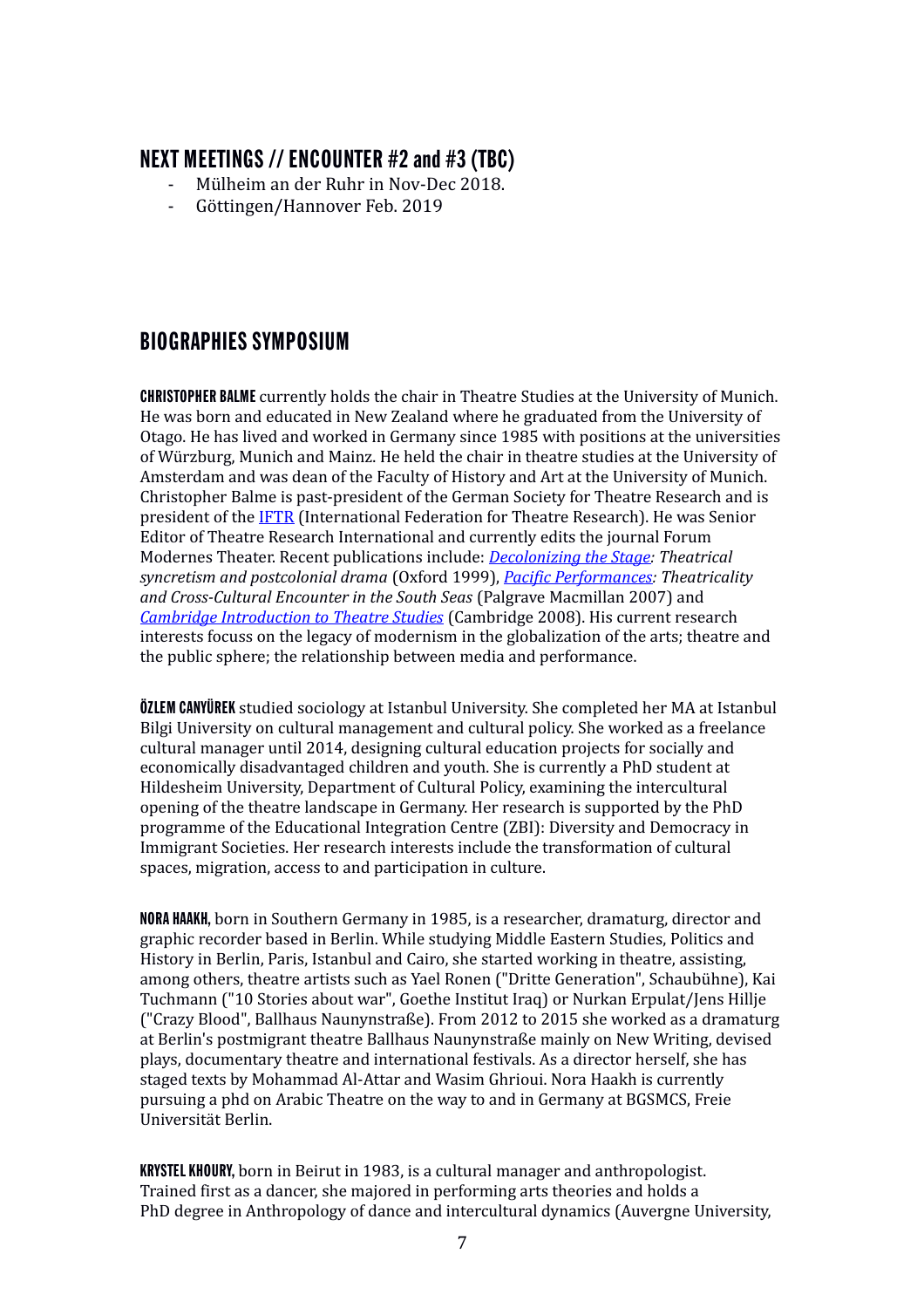France). Since 2006, Krystel is actively involved in implementing cultural initiatives and facilitating local as well as transnational creative projects connecting artists from both Mediterranean shores. She is a board member of the Arab Theatre Training Centre (Lebanon) and a performing arts expert for the Roberto Cimetta Fund (France). Since 2017, she has been the artistic director of the Open Border Ensemble at Münchner Kammerspiele.

GIN MÜLLER lives mainly in Vienna and partly in Mexico City. Gin works as a dramaturg, performer, lecturer and activist. Since 2004 Gin teaches at the University of Vienna (theatre/film/media- studies). From 2017 – 2019 he\* is Guest Prof. at the Academy of Fine Arts (Contextual Painting). Gin works for the Transgender/Queer Counselling in Rosa Lila Villa (Vienna) and Queer Base (Welcome and Support for LGBTIQ Refugees) and was/is active in the Refugee Protest Collective, the Refugee Konvoi and the Votivchurch Occupation in Vienna. He\* was part of the activist collective PublixTheatreCaravan - noborderlab, and the queer Performance Band SV Damenkraft. Recent Theatre/Performance/-Productions (together with Verein zur Förderung der Bewegungsfreiheit): *FANTOMAS MONSTER 1+2* (2016/17 brut\_Vienna, Museo Universitario del Chopo, Mexico City), *Trans Gender Moves* (Vienna, Salzburg 2014/15), *Melodrom – The Making of a rebellious Telenovela* (Mexico City, brut Wien, 2012/13). Recent Publications: *Possen des Performativen, Theater, Aktivismus und queere Politiken* (Wien 2008)

JONAS TINIUS is an anthropologist of art and post-doctoral research fellow at the Centre for Anthropological Research on Museums and Heritage (CARMAH), based at the Institute of European Ethnology, Humboldt-Universität zu Berlin, Germany. For his doctoral research (Cambridge, 2016) he conducted an ethnography of theatre, focusing on the Theater an der Ruhr and its international work, but also looking at rehearsals, institutional logics, and authority. As part of this work, he also accompanied the RUHRORTER group and wrote extensively on their critical practice. His current research explores how Berlin-based curators, contemporary artists, and art institutions engage with notions of alterity and otherness through critical curatorial strategies to reflect on German and European heritage and identities. He is convener of the Anthropology and the Arts Network of the European Association of Social Anthropologists (with Roger Sansi, Barcelona). [www.jonastinius.com](http://www.jonastinius.com/)

RUBA TOTAH studied English Literature and Translation at Birzeit University. From 2008-2013 she did her Masters on Gender and Development at Birzeit University (Topic: Performing Arts and Social Change under Colonialism in Palestine during the period 1960-2012; View on Impact of Religiosity and Class on Gender Relations in Performing Arts). From 2007-2015 she word as a program manager at Tamer Institute for Community Education in Palestine. Since October 2017 she has been a PhD student at the graduate school "Transnational Social Support" at Johannes Gutenberg – University Mainz. Her research asks the question of how Syrian performing artists do experience refuge in Europe. It perceives live stories of artists in the period prior and after moving in Europe, aiming to realize new meaning about their motivations.

JULIAN WARNER is a research assistant and lecturer at the Department for Cultural Anthropology/European Ethnology at the University of Göttingen (Germany). His research focusses on Black European Studies, Racism and Pop Culture. He is also part of the artisticresearch group HAUPTAKTION.